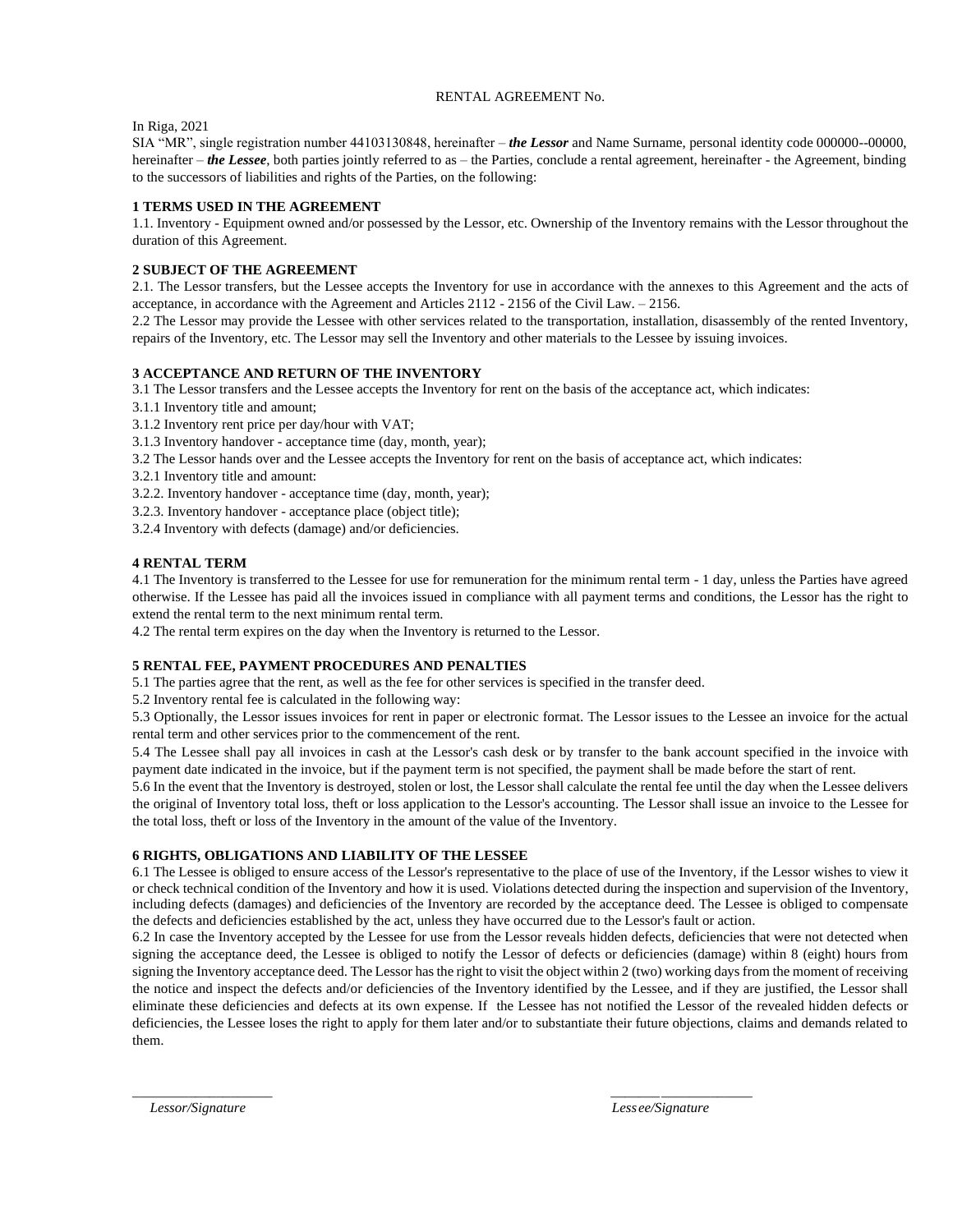6.3 From the moment of handing over of the Inventory to the Lessee, the Lessee is materially responsible for all risks, including, but not limited to total loss of the Inventory, theft, etc. The Lessee is responsible for the timely return of the Inventory to the Lessor in accordance with this Agreement. The Lessee shall provide all necessary security measures during the rental term to prevent the Inventory from coming into the possession of third parties.

6.4 The Lessee is obliged to observe all valid instructions for use and work safety and requirements in accordance with the regulatory enactments of the Republic of Latvia, as well as to use and maintain the Inventory received in use properly and carefully; to take care that the Inventory is provided with the necessary energy, daily maintenance; to cover all expenses necessary for the normal operation of the Inventory during its use. The Lessor shall not be liable for losses incurred by the Lessee or third parties as a result of improper operation of the Inventory, disregarding the terms of use of the Inventory and in cases where the Inventory has been used by persons who do not have such rights.

6.5 The Lessee is obliged to use and control the use of the Inventory for the purposes for which the Inventory is intended.

6.6 The Lessee shall not have the right to transfer the Inventory to another place of use or transfer the Inventory to third parties for use without the Lessor's written consent.

6.7 The Lessee is obliged to immediately inform the Lessor in writing about the cases if an insolvency case has been initiated against the Lessee, or the Lessee has actually become insolvent or has started liquidation.

6.8 In case of total loss, theft or loss of inventory, the Lessee is obliged to:

6.8.1 Immediately notify the Lessor in writing of the total loss, theft or loss of the Inventory;

6.8.2 Independently reimburse the Lessor for the value of the Inventory, as well as the value added tax imposed in the country;

6.8.3 In case of damage to the Inventory, the Lessee shall reimburse the Lessor for the repair costs of the Inventory.

6.9 When handing over the Inventory, the Lessee is obliged to return it to the Lessor clean and in all respects in the same condition as it was received. All expenses that the Lessor will have incurred due to the cleaning of the Inventory shall be paid by the Lessee.

6.10 The Lessee is obliged to timely pay the rent for the use of the Inventory, as well as other payments in accordance with the provisions of this Agreement.

6.11 All Inventory rented out to the Lessee, as well as the goods sold to the Lessee and not yet paid for, are the property of the Lessors and the Lessee has no right to encumber and alienate it. In the event that any third party seeks recovery, attaches, in any other way wishes to encumber it, the Lessee has no right to encumber it, and the Lessee shall notify the Lessor in writing and orally about it.

6.12 In case the Lessee rejects accepting the Inventory during its transportation, the Lessee shall pay the transportation expenses.

# **7 RIGHTS, OBLIGATIONS AND LIABILITY OF THE LESSEE**

7.1 The Lessor has the right to set a security deposit for the Lessee before the transfer of the Inventory for use, as well as to refuse to transfer the Inventory to the Lessee generally. The security deposit can be used to pay the Tenants' overdue invoices, as well as to pay for the value of unreturned, damaged Inventory. The security deposit does not release the Lessee from the obligation to pay late payment interest to the Lessor as a result of failure to perform obligations, as well as from the obligation to indemnify damage.

7.2 If the Lessee has returned the Inventory in full to the Lessor in accordance with the procedures specified in this Agreement and has paid all the Lessor's invoices, the security deposit paid by the Lessee shall be fully refunded to the Lessee.

7.3 At the request of the Lessee, free consultation on issues directly related to the use of the rented Inventory shall be provided at the place of use of the Inventory or through other means of communications.

7.4 The Lessor shall not be liable for direct or indirect loss incurred by the Lessee in the process of using the inventory or as a result of its application.

7.5 The Lessor has the right before, as well as after the transfer of the Inventory to the Lessee, to get acquainted with the technical condition and place of use of the Inventory, as well as to check whether it complies with the work technique and safety regulations.

7.6 The Lessor has the right to control the Lessee's compliance with the provisions of this Agreement throughout the term of this Agreement. 7.7 In the event that the Lessee has violated the provisions of this Agreement, or if the Lessor's property rights to the Inventory transferred to the Lessee are threatened, or if there are reasonable doubts regarding the Lessee's ability to continue fulfilling its obligations under this Agreement, the Lessor has the right to request and immediately receive from the Lessee the Inventory transferred to it or immediately collect all the Inventory from the Lessee's place of use. In such cases, as well as in cases when the relationship arising from this Agreement is terminated, the Lessee irrevocably authorizes (with the right of sub-authorization) the Lessor to enter the Lessee's or third party's premises or object at any time and without prior notice, and take over the Inventory without taking responsibility for the consequences for the Lessee or the property of third parties as a result of such action. In connection with the mentioned provisions, the Parties agree to consider the content of this clause as an authorization for the Lessor to act in accordance with the provisions of this clause.

7.8 If, at the Lessor's request, the Lessee does not return the rented Inventory and/or the Lessor cannot collect the rented Inventory independently, the Parties agree to consider that the rented Inventory is lost, therefore the Lessee is obliged to reimburse the Lessor for the lost Inventory based on the relevant invoice of the Lessor.

 $\overline{\phantom{a}}$  , and the contract of the contract of the contract of the contract of the contract of the contract of the contract of the contract of the contract of the contract of the contract of the contract of the contrac